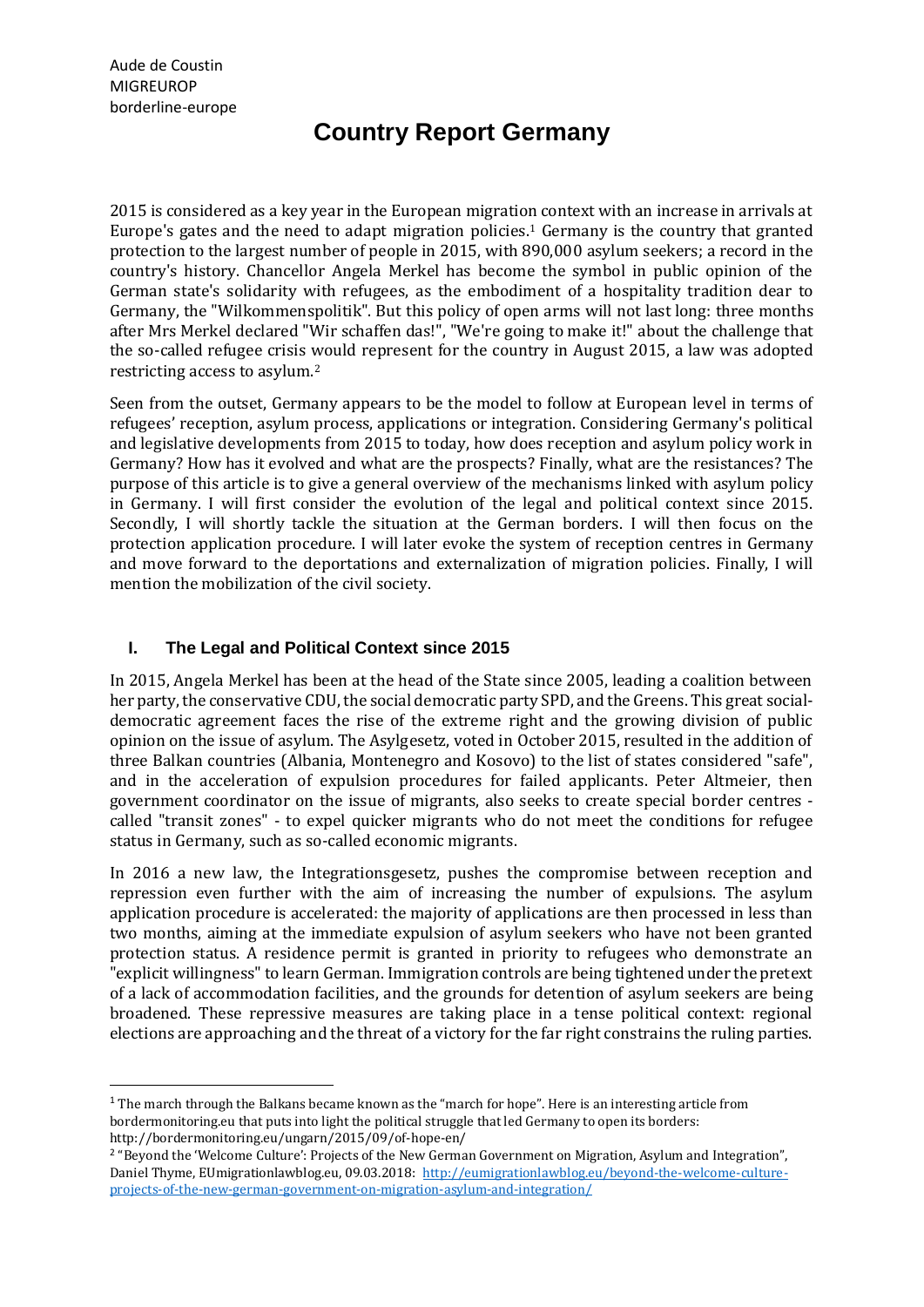The AFD, an extreme right-wing party founded in 2013, does not win a major post but will consolidate its position in the elections as one of the country's major political forces.

Germany is hosting 187,000 asylum seekers in 2017, a figure constantly falling but still "too high" compared to other European countries according to Berlin. To speed up the expulsion of undocumented migrants, the German authorities are opting for a more radical solution. Deportation centres are being set up to accelerate the return of failed asylum seekers. Since May 18th of 2017, the authorities can forcibly expel unsuccessful asylum seekers more easily, particularly if they have made false statements in their asylum application. In addition, living conditions for asylum seekers are deteriorating. In May 2017, for example, a German court ruled that any rejected asylum seeker who did not provide proof of identity would receive only the bare minimum of social benefits and no cash.

At the federal elections in September 2017, the historic centre and centred-right wing parties, the SPD and the CDU, have recorded their worst scores since 1949. 94 AFD deputies are entering parliament. If Angela Merkel's CDU is in the majority, it is with a low vote, 33%, and a weakened base in parliament. Several months of political crisis followed after the failure to form a first coalition in November 2017. Finally, a new government was introduced in March 2018 following a weak agreement between the SPD and the CDU and its more conservative counterpart, the Bavarian CSU party. Angela Merkel then appointed Horst Seehofer, leader of the CSU party, as head of the Ministry of the Interior. This created a permanent power struggle between the two, as the Conservatives manage to occupy the political and media agenda with their favourite topic, the fight against immigration, "mother of all problems" according to Seehofer. While the coalition contract outlined an increasingly restrictive migration policy focused on integration, with a desire to harmonize practices on the territory, the policies promoted by the Minister of the Interior is more voluntary and repressive. These include closed centres, new "safe" countries, the opening of sorting centres at German borders and reception centres in transit countries, greater militarization of European borders, increased expulsions and voluntary returns, main lines of the Master Plan for immigration by Mr. Seehofer published this summer.<sup>3</sup> Although many of these measures are still in discussion, they are being considered and debated at local and national level, even though they seemed unimaginable in the past. Mr Seehofer is also working closely with the Austrian and Italian Interior Ministers, Herbert Kickl and Matteo Salvini, for a fortress Europe. Angela Merkel, weakened and politically isolated, does not put up any real resistance, and seems paralysed, while she is torn by her right and left to take a stand. In addition, there is an explosive social context in Germany, with a summer of mobilizations of both extreme right-wing extremists and pro-migrants' activists, in a period of high political stakes, including the local elections in Bavaria on October 14th for which the CSU, after more than 80 years of supremacy, is threatened by the AFD.

# **II. The Situation at the Borders**

l

Border control at the German borders was partially reintroduced in 2015, after the terrorist attacks in France but also following the increase in migration flows arriving by road from the Balkans to southern Germany. In principle, the border police has the right to refuse entry into German territory to individuals who: do not have valid identity documents, a valid visa or residence permit, have exceeded the possible deadline for residence in the EU, cannot demonstrate the ability to support themselves, represent a threat to national security. Discharges

<sup>&</sup>lt;sup>3</sup> Masterplan Migration, Maßnahmen zur Ordnung, Steuerung und Begrenzung der Zuwanderung, BIBH, 04.07.2018: https://www.bmi.bund.de/SharedDocs/downloads/DE/veroeffentlichungen/themen/migration/masterplanmigration.pdf? blob=publicationFile&v=5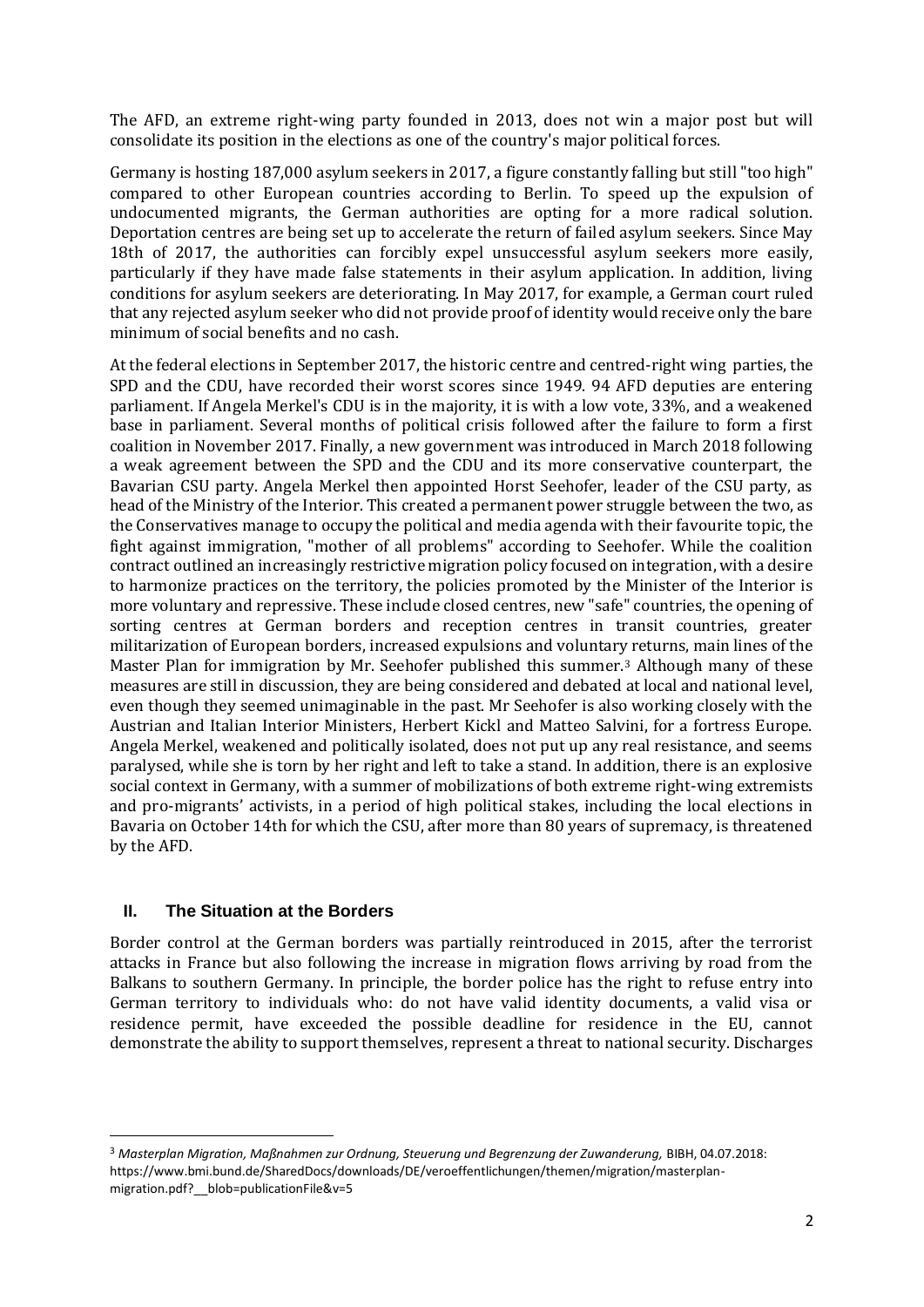by land in 2017 affected 7,504 people, including 7,009 at the border with Austria.<sup>4</sup> This border has been the most closely monitored in the last three years. Since July 2018, the Bavarian regional government has decided to allocate responsibility to the Bavarian police for carrying out systematic controls on border traffic routes.

#### *Agreements to reject foreigners at the borders*

Italy is Germany's main partner, as it is also the country to which most people are deported from Germany. Interior Minister Seehofer has met several times with the Italian and Austrian Interior Ministers to create a common strategy, in particular to discuss the establishment of border transit centres and direct refoulement of individuals under the Dublin procedure, without having been able to reach an agreement yet. An arrangement with Italy is currently under negotiation, with Italy wanting to ensure that Germany will "relieve" Italy of a refugee on its territory for each person readmitted to its territory. In addition, since August 7th, 2018, Berlin has been able to automatically expel individuals arrested at the border who are already registered in the EURODAC software in Spain. Germany also signed a commitment this summer to Greece to speed up family reunification procedures, while 3,000 people are waiting in Greece to be able to join their families in Germany. In return, Germany will proceed with the direct deportation at the borders of individuals who have already been registered in Greece in EURODAC.

#### **III. Procedure and Protection Status**

#### *a)* Procedure

l

In Germany, the asylum procedures are carried out with the Bundesamt für Migration und Flüchtlinge, the administration for migration issues. After registration, the applicant is sent throughout the country using the EASY software, which calculates the availability according to the income/population of each Land and the number of exiles already received by each Land. Once assigned to a reception centre, the individual can formulate a formal request for protection. He or she will then have to go to an interview with the BAMF and will be asked about his/her personal biography, initial situation, journey, possible persecution, situation expected in the event of return, if possible with supporting evidence. Then the candidate to protection must wait for the official answer. Since 2015, the main purpose of the various legislations has been to speed up procedures. On average in 2017, the total procedure took 13.2 months from registration to the last decision rendered, with appeals. From the registration to the first decision two months go by on average. If the decision is negative, the querant receives an obligation to leave the territory or Ausreisepflicht within thirty days. This period is reduced to a week if the individual is from a safe country of origin. Nonetheless, this obligation is suspended during the appeal. An appeal against a negative decision of the BAMF is made to the Administrative Tribunal, the Verwaltungsgericht. If one wishes to appeal, it is to the Administrative Court of Appeal, the Oberverwaltungsgericht. Finally, the last instance is the Supreme Administrative Court, the Bundesverwaltungsgericht, which only pronounces judgments on questions of law. 146,168 decisions on appeal were taken in 2017. 16.3% granted the applicant asylum or refugee status.<sup>5</sup>

Once the formal request has been made, the applicant obtains permission to reside on the German territory, with limitation to the district of the reception centre where the person is sent to. It's the Residenzpflicht. Then, the Land of reception decides whether the individual should stay in the

<sup>4</sup> Antwort der Bundesregierung auf die Kleine Anfrage der Abgeordneten Ulla Jelpke, Dr. André Hah,Gökay Akbulut, weiterer Abgeordneter und der Fraktion DIE LINKE. –Drucksache 19/800 – Abschiebungen und Ausreisen im Jahr 2017

<sup>5</sup> All the numbers and following come from : Das Bundesamt in Zahlen 2017:

http://www.bamf.de/SharedDocs/Anlagen/DE/Publikationen/Broschueren/bundesamt-in-zahlen-2017.pdf?\_\_blob=publicationFile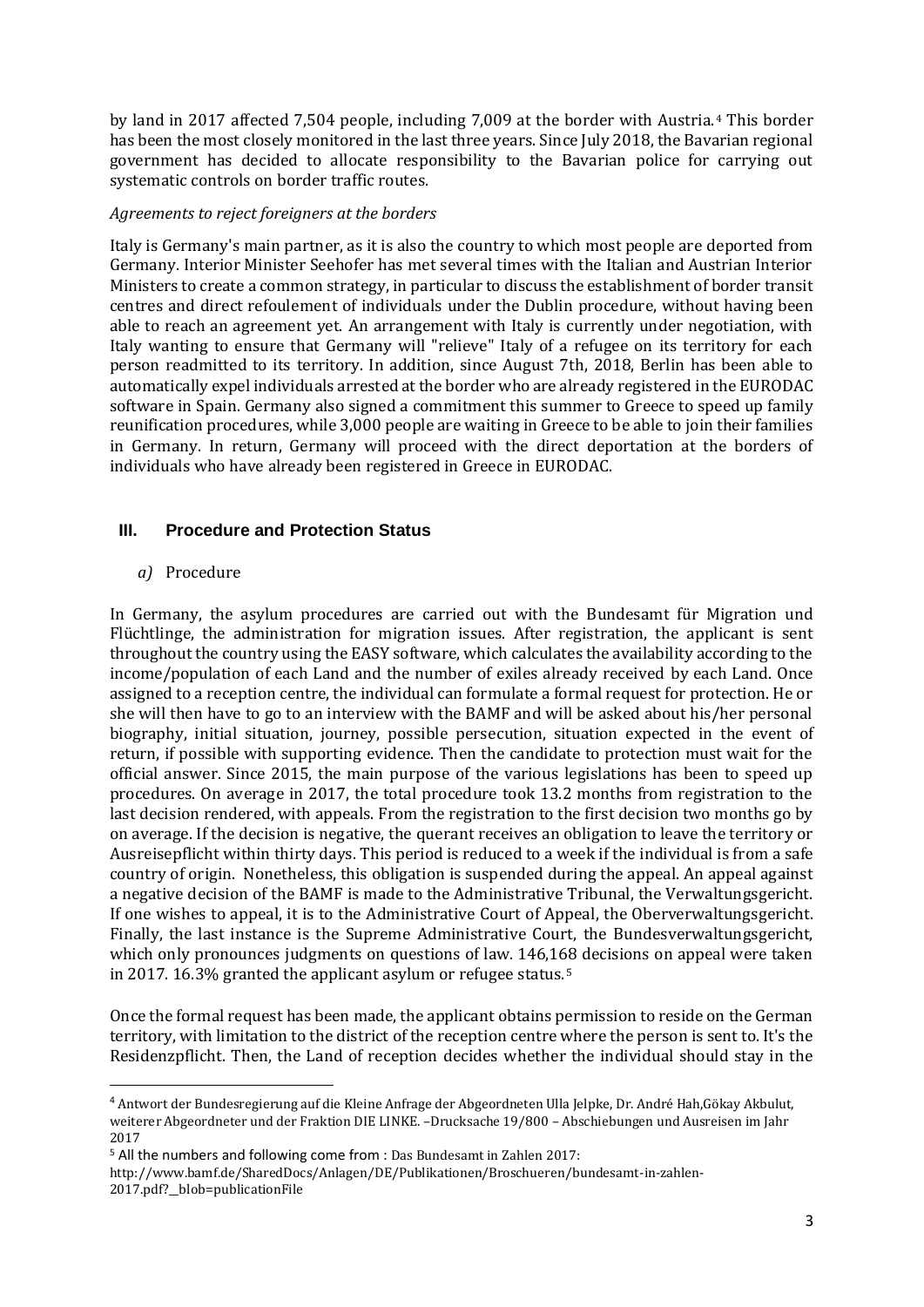reception centre, go to another reception centre, or move to an apartment. Often, this restriction on freedom of movement depends on the person's perspective. Those with "poor prospects of staying", coming from safe countries of origin for example, are required to remain in the reception centre until the end of their procedure. If their request is rejected, this obligation is extended until deportation. People with good prospects of staying have a Residenzpflicht that lasts 3 months and can then move around the country. However, since 2016, after the recognition of a formal status, the refugees must live three years in the Bundesland where they applied for protection, according to the Wohnsitzauflage rule. This obligation may be lifted if the refugee can prove that he or she found a relevant paid job elsewhere (min. 15 hours per week, min. 710 Euro earnings) or will start an apprenticeship or studies in another land.

At the time of the asylum application, the personal data are entered in EURODAC. If the individual has been registered in another EU country, a transfer request is made to the EU Member State in question. If it is accepted, the BAMF will order the transfer and inform the individual. The transfer must take place within six months, however the period may be extended to one year if the subject is in detention; or up to eighteen months if he or she cannot be found. In the meantime, the individual is supposed to stay in a reception centre. An urgent appeal to the court makes it possible to suspend the transfer until the court decision is made.

*b)* Protection Status

l

In 2017, 198,317 people applied for protection in Germany. One third came from Syria, Iraq and Afghanistan. There were 441,899 in 2015. BAMF processed more than 600,000 requests in 2017. 123,909 were granted refugee status, i.e. 20.5%. 4,359 were granted asylum, i.e. 0.7%. 98,074 were granted subsidiary protection status, i.e. 6.6%. 232 307 individuals had their applications rejected, i.e. 38.5%. 109,479 were granted a ban on expulsion, i.e. 18.1%.

*Refugee status:* It is based on the definition of refugee by the Geneva Convention.<sup>6</sup> This status implies: three-year residence permit, renewable; residence permit obtainable after three to five years if the individual can prove that he or she has means to support himself or herself and that he or she has learned German well; access to the labour market; possibility of family reunification.

*Constitutionnal asylum :* This status concerns people threatened with a violation of their fundamental rights upon return to their country of origin, and who have been persecuted for political reasons.. This status is defined in the german Constitution. Rarely given, it relates to state persecution which has led to a violation of human rights but excludes civil war. It involves: a renewable three-year residence permit, a residence permit after three to five years if the person has sufficient means to support himself and has a good knowledge of German, access to the labour market, and the possibility of family reunification.

*Subsidiary protection:* This concerns individuals who can prove that their return to their country of origin would cause them serious harm. The status implies: a one-year residence permit renewable for two years, a residence permit after three to five years (including asylum procedure) if the person has sufficient means to support him-or herself and a good knowledge of German, access to the labour market but does not give priority access to family reunification. This status concerns mainly people from Syria, Iraq and Afghanistan.

*Ban on deportation or Duldung:* In case of denial of the three previous statuses, an applicant may obtain a Duldung if: the return to his or her country of origin constitutes a violation of the European Convention on Human Rights; a considerable tangible danger to life, physical integrity

<sup>&</sup>lt;sup>6</sup> Individual who cannot return to his or her country of origin because of a well-founded fear of persecution by state/non-state actors because of their race, nationality, political opinions, convictions, religious beliefs, membership of a social group, sexual orientation.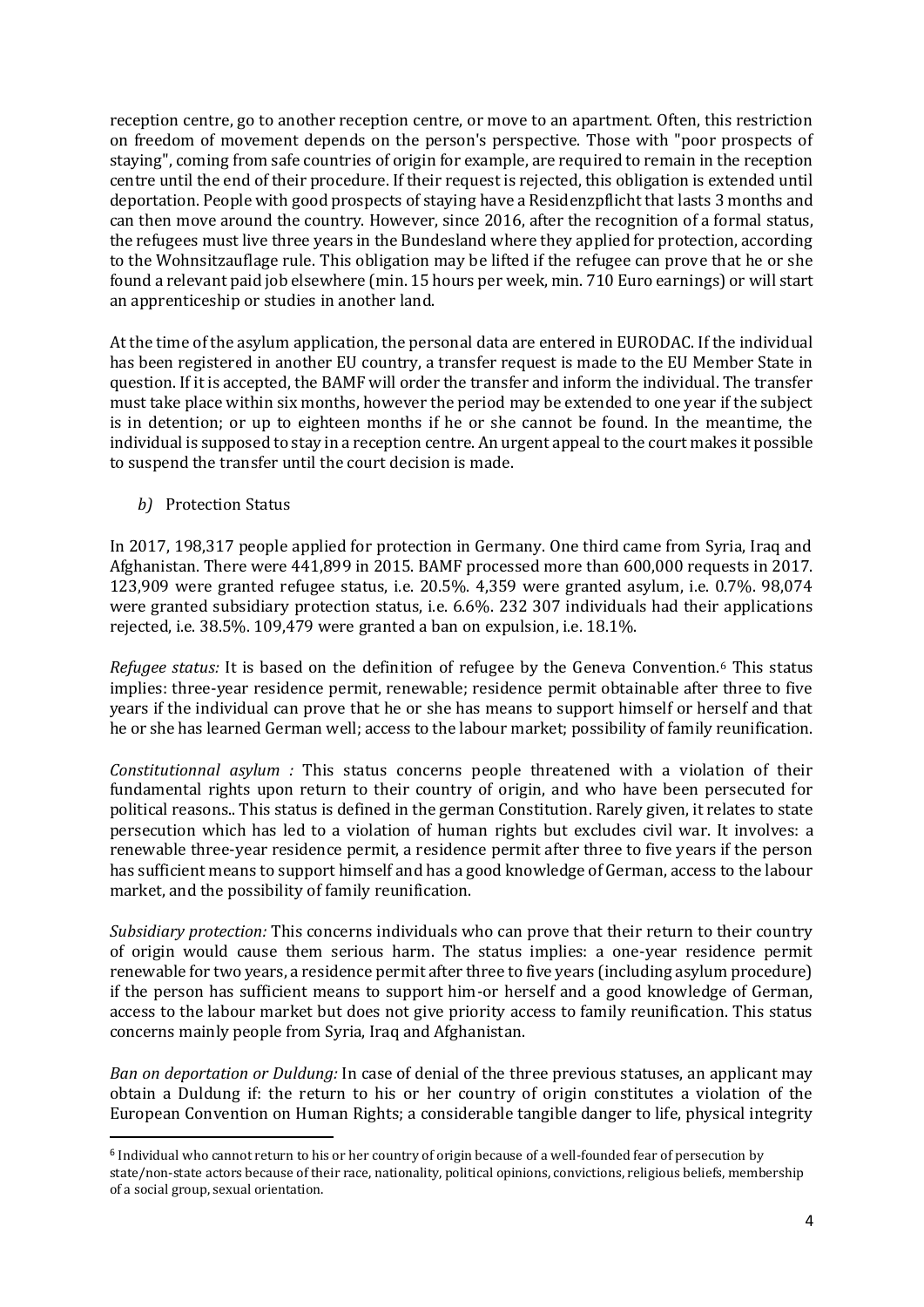or freedom exists in that country. In practice: an individual can obtain a Duldung if he or she is ill, or if there is a national prohibition on expulsion to his or her country of origin. This status is very precarious, can last several years and be cancelled at any time and involves: a one-year residence permit, which can be renewed, difficulties to be employed because under the cover of an official authorization from the BAMF, not eligible for family reunification. In 2017: 228,859 people were summoned to leave the territory; 166,068 people were in possession of a Duldung.<sup>7</sup>

# **IV. From Reception Centers to Closed Centers**

Federal law lays the foundations for the German reception system. Each federal state then passes a local law on the reception of refugees, determining their distribution on the territory, the type of centres it wishes to set up, and how these centres will be managed and financed. However, the typical pattern remains the following: once the distribution by the EASY software is made, the exiled person is sent to a first reception centre at the federal level where he or she spends up to six months, then is sent to a smaller communal reception centre, where he or she can stay more or less indefinitely (see Appendix 1: the typology of centres).

There are differences in treatment according to the Länder and depending on whether the individual comes from a so-called safe country, or whether his or her case falls under the Dublin legislation. Unofficially, some first reception centres will "specialize": people with little prospect of staying, for example, or all Dublin cases will be transferred there. Some Länder will prefer to house exilees in apartments at municipal level, as it is the case in Cologne. The Residenzpflicht, the pocket money also depends on the Land. The system is therefore very complex, and changes regularly (see Appendix 2: the Brandenburg example).

A recent trend is the opening of semi-closed centres or Ankerzentren, an initiative promoted by the Minister of the Interior, Mr Seehofer. Anker is the German acronym for Ankunft, Entscheidung and Rückkehr: arrival, decision and return. The idea is to bring together all the administrations needed for the asylum procedure on the same site where the refugees will also be housed: the Central Administration for Foreigners (ZABH), the Federal Office for Migration and Refugees (BAMF), the National Employment Agency (BAA), but also the Court of Appeal, and of course the police. Individuals are housed in the centre from the beginning until the end of their administrative procedures, up to 18 months if the application for protection has been rejected and they wish to appeal. The aim: to speed up procedures, and to enable the rapid deportation of rejected candidates. Freedom of movement is limited: refugees may leave the centre but are not allowed to travel outside a defined area, or to leave the centre for more than two days. Living conditions are difficult: population concentration, limited access to education or work, stress and anguish over arrests and deportations. Only Bavaria and Saxony volunteered to carry out a pilot project led by Mr Seehofer, which began on August 1st, 2018. If successful, a law planned for January 2019 will extend the Ankerzentren system throughout the country. However, in reality, other facilities already are similar to such centres and operate in the same way without being named after them. This is the case in Nordrhein-Westfallen, in Münster, according to the local refugee council, or in Saxony-Anhalt in Halberstadt with the only difference that vulnerable people (single women, victims of sexual violence or torture, children, LGBT people) cannot stay in the centre for more than six months.<sup>8</sup>

l

<sup>7</sup> Antwort der Bundesregierung auf die Kleine Anfrage der Abgeordneten Ulla Jelpke, Dr. André Hah,Gökay Akbulut, weiterer Abgeordneter und der Fraktion DIE LINKE. –Drucksache 19/800 – Abschiebungen und Ausreisen im Jahr 2017

<sup>8</sup> Buzzfeed investigation, 13.07.2018, "Von 40 geplanten Ankerzentren sind nur acht bestätigt – und kaum ein Bundesland macht mit": https://www.buzzfeed.com/de/marcusengert/ankerzentren-standorte-seehoferbundeslaender-fluechtlinge?utm\_term=.jsbxnB55N#.wbJzy2XXq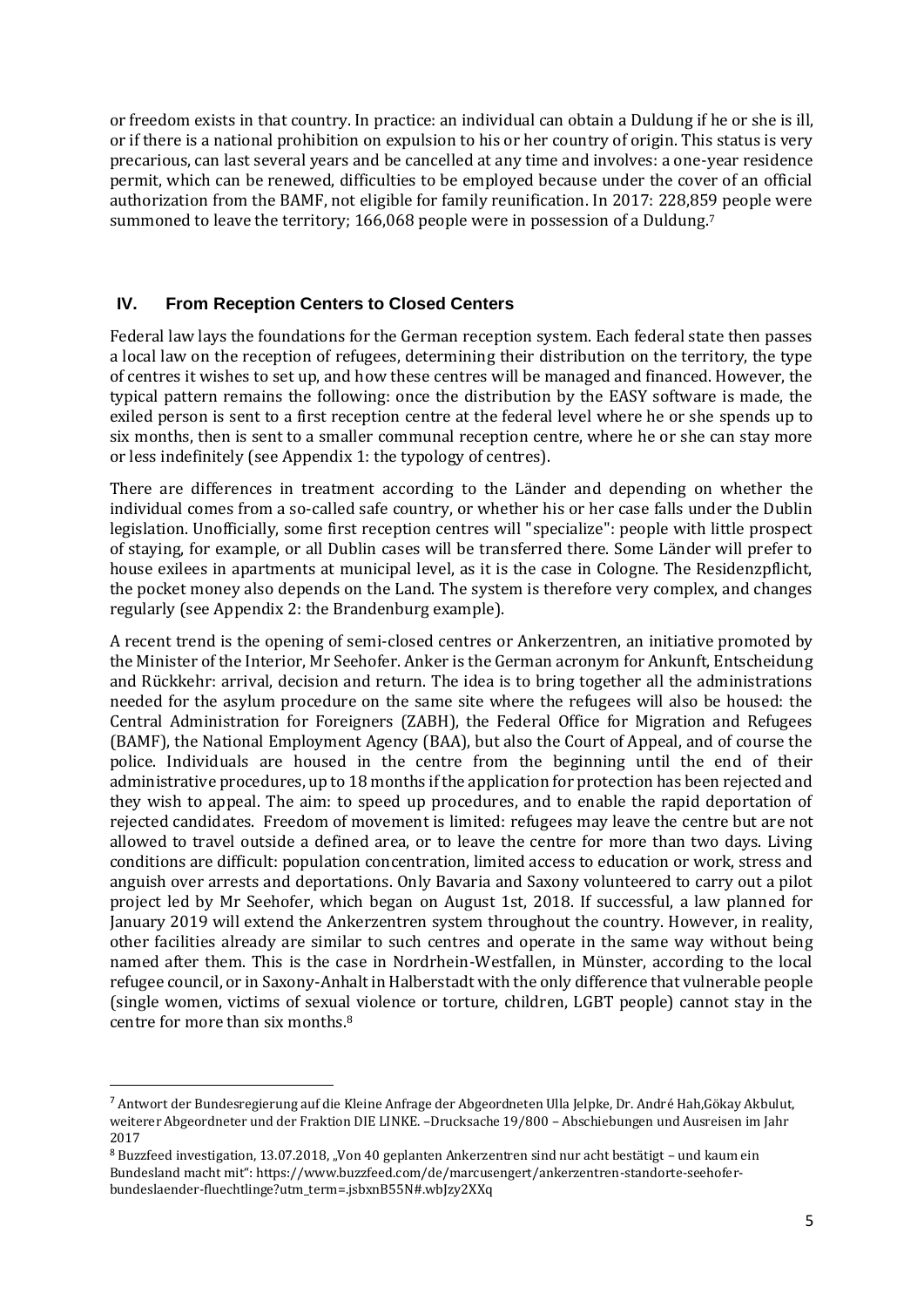| Region              | City                | Capacity        |
|---------------------|---------------------|-----------------|
| Nordrhein-Westfalen | Büren               | 140, 35 to come |
| Niedersachsen       | Langenhagen         | 58              |
| Baden-Württemberg   | Pforzheim           | 36              |
| Hamburg             | Fuhlsbüttel airport | 20              |
| <b>Bavaria</b>      | Passau              | 200             |

As for pre-deportation detention centres, they represent a major trend<sup>9</sup>:

Regions that do not have facilities available may reserve beds in facilities in neighbouring regions. Only the Saarland and the Thüringen region do not use this process. The tendency to lock up individuals awaiting deportation has increased since 2015. Clear rules apply to detention orders pending deportation: they can only take place following a judicial decision, there must be good reason to suspect that the person will obstruct the deportation process, the person concerned must be heard before a decision is taken and the principle of proportionality must be respected. 80% of detention orders are cancelled by the judge because they are considered illegal.

# **V. Deportation and Externalisation**

## *Safe countries of origin*

Under article 29 of the german Asylum Act, individuals from countries identified as safe by BAMF may be refused asylum without justification, unless they have been able to prove that they are victims of serious persecution in their countries of origin. The "safe" countries of origin according to the Ministry of Foreign Affairs are: EU members Albania, Bosnia and Herzegovina, Kosovo, Macedonia, Montenegro, Serbia, Ghana, Senegal. Mr. Seehofer would like to add Morocco, Algeria, Tunisia as well as Georgia to the list. The law is currently under discussion in Parliament.

#### *Bilateral readmission agreements*

Here is the latest updated list from April 2017: Albania (01.08.2003), Algeria (12.05.2006), Armenia (01.01.2008), Bosnia and Herzegovina (14.01.1997), South Korea (22.03.2005), Croatia (22.10.1997), Georgia (01.01.2008), Hong Kong (17.02.2001), Kosovo (01.09.2010), Morocco (01.06.1998), Macedonia (01.05.2004), Switzerland (01.02.1994), Serbia (01.04.2003), Syria (03.01.2009), Chechnya (01.01.1995), Vietnam (21.09.1995).<sup>10</sup>

# *Informal deals*

l

Germany has a particular interest in approaching the Maghreb countries to facilitate the deportation of their nationals and to block the passage to Europe. Already in 2016, Foreign Minister Thomas de Maizières was on a tour of the Maghreb countries to conclude agreements for the return of undocumented migrants to Morocco, Tunisia and Algeria. These countries, that had previously refused to accept individuals who could not prove their identities agreed to compare German data with their own databases in order to certify their nationality. More recently, Angela Merkel visited Algeria in September 2018 in order to increase collaboration with the country to

<sup>9</sup> Following data found in a Niedersaxen-Flüchtlingsrat article, may 2018, "Haft ohne Straftat. Abschiebungshaft häufig rechtswidrig": https://www.nds-fluerat.org/themen/abschiebungen/haft-ohne-straftat/

<sup>10</sup> Abkommen zur Erleichterung der Rückkehr ausreisepflichtiger Ausländer, April 2017: https://www.aktionbleiberecht.de/blog/wp-

content/uploads/2018/02/R%C3%BCck%C3%BCbernahmeabkommen\_Deutschland.pdf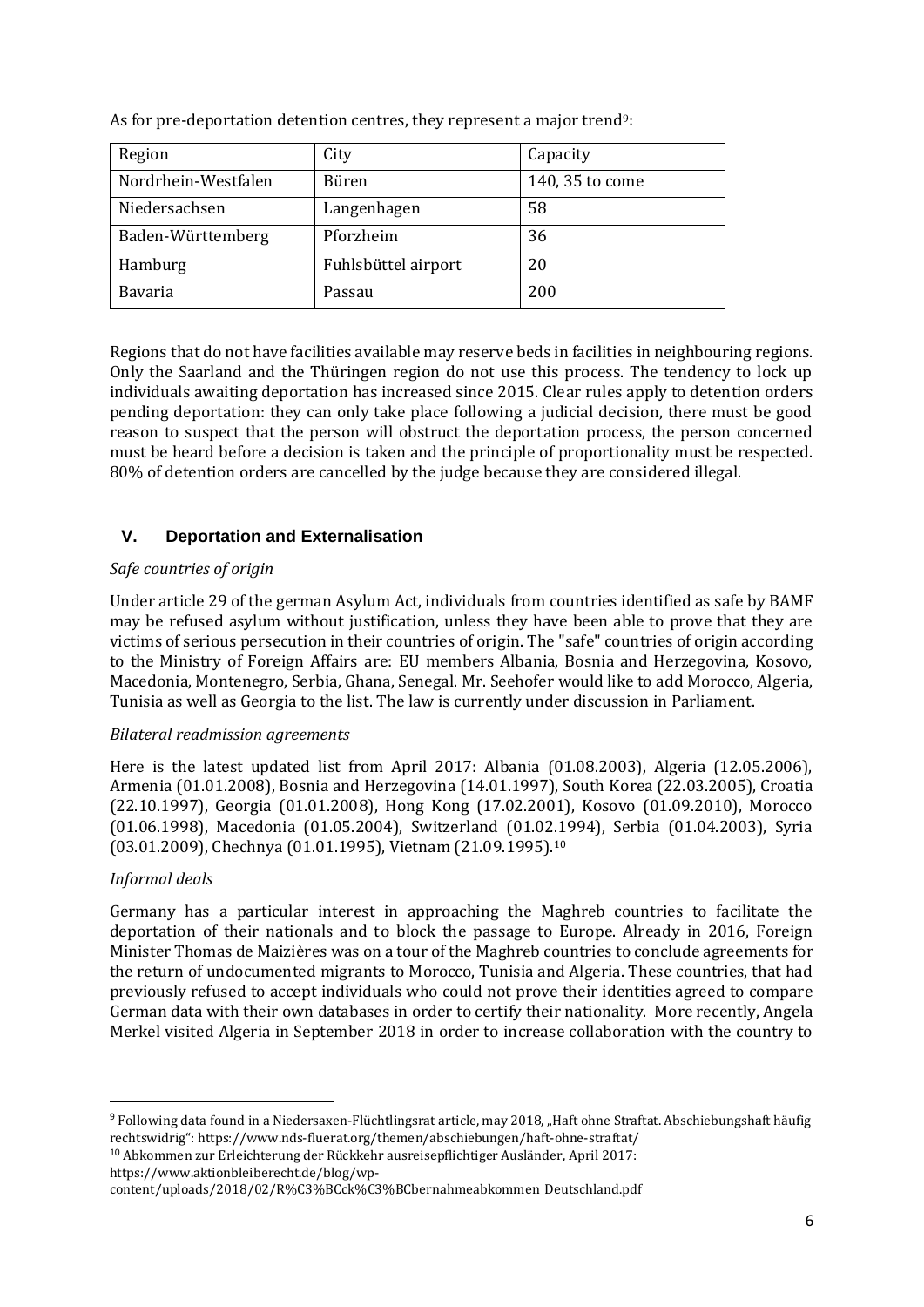facilitate the mass deportation of its nationals. Algerian Prime Minister Ouyahia said he was ready to receive undocumented migrants provided that he could identify their nationality.

The precise diplomacy led by Germany with or without the help of the EU is paying of and leads to informal, political understandings, often at the cost of enormous financial investments. By doing so, the main objective is to avoid parliamentary control. The deal settled between Germany and Afghanistan is a good example. Whereas the EU was negotiating an agreement with Afghanistan, Germany led simultaneously bilateral talks leading to the readmission deal on October 2nd, 2016. The document, formally called "Joint Declaration of Intent on Cooperation in the Field of Migration" was never made public. Since that date, Germany is deporting Afghan nationals regularly, although the country is still on the verge of civil war and even the German Ministry of Foreign Affairs was recently describing its security stage as "concerning and highly unstable".<sup>11</sup>

#### *Official 2017 deportation numbers*

In the year 2017, Germany deported 23.966 individuals, which is less than the year before. In 2016, 25.000 were deported. Germany also transferred 7.102 individuals to Member States countries in the frame of the Dublin legislation, of which 1.208 minors. 2.110 individuals were transferred to Italy. Finally, 29.600 « chose » the voluntary return in 2017. In 2016, 54.000 individuals opted for this alternative.

| Albania    | 3.445 |
|------------|-------|
| Kosovo     | 2.749 |
| Serbia     | 2.360 |
| Macedonian | 1.534 |
| Moldaviac  | 750   |
| Marocco    | 724   |
| Georgia    | 643   |
| Algeria    | 618   |
| Irak       | 549   |
| Nigeria    | 530   |

The ten countries with the higher number of deported nationals in 2017 are<sup>12</sup>:

#### *Development aid as means of pressure*

l

Since the Valletta Plan of 2015, Germany has been conducting persuasive development diplomacy while relying on the European Union to negotiate economic partnerships with the countries of origin of migrant populations. A glaring example is the action plan to "save" Africa, the Marshall Plan with Afrika 2017. The Marshall Plan with Africa, initiated by German Development Minister Gerd Müller in 2017, is a reformulation of European policy, and aims to develop partnerships between Germany and Africa to promote peace, democracy, and economic growth. Funded through the European Emergency Fund for Africa, it was created to carry out six programmes in North Africa to improve the governance and management of migration movements and address the roots of illegal migration. In practical terms, 9.7 billion euros should be invested on the African continent by the end of 2019. Of course, the funded projects aim to stem the phenomenon of

<sup>11</sup> To fiund out more: « Afghanistan : comment l'Allemagne justifie les expulsions vers un pays en guerre », 03.08.2018 : https://medialibre.info/echanges-partenariats/afghanistan-comment-lallemagne-justifie-les-expulsionsvers-un-pays-en-guerre/

<sup>&</sup>lt;sup>12</sup> Detailled report with countries where people have been deported to, nationality of deported, and other useful statistics per Land: Antwort der Bundesregierung auf die Kleine Anfrage der Abgeordneten Ulla Jelpke, Dr. André Hah,Gökay Akbulut, weiterer Abgeordneter und der Fraktion DIE LINKE. –Drucksache 19/800 – Abschiebungen und Ausreisen im Jahr 2017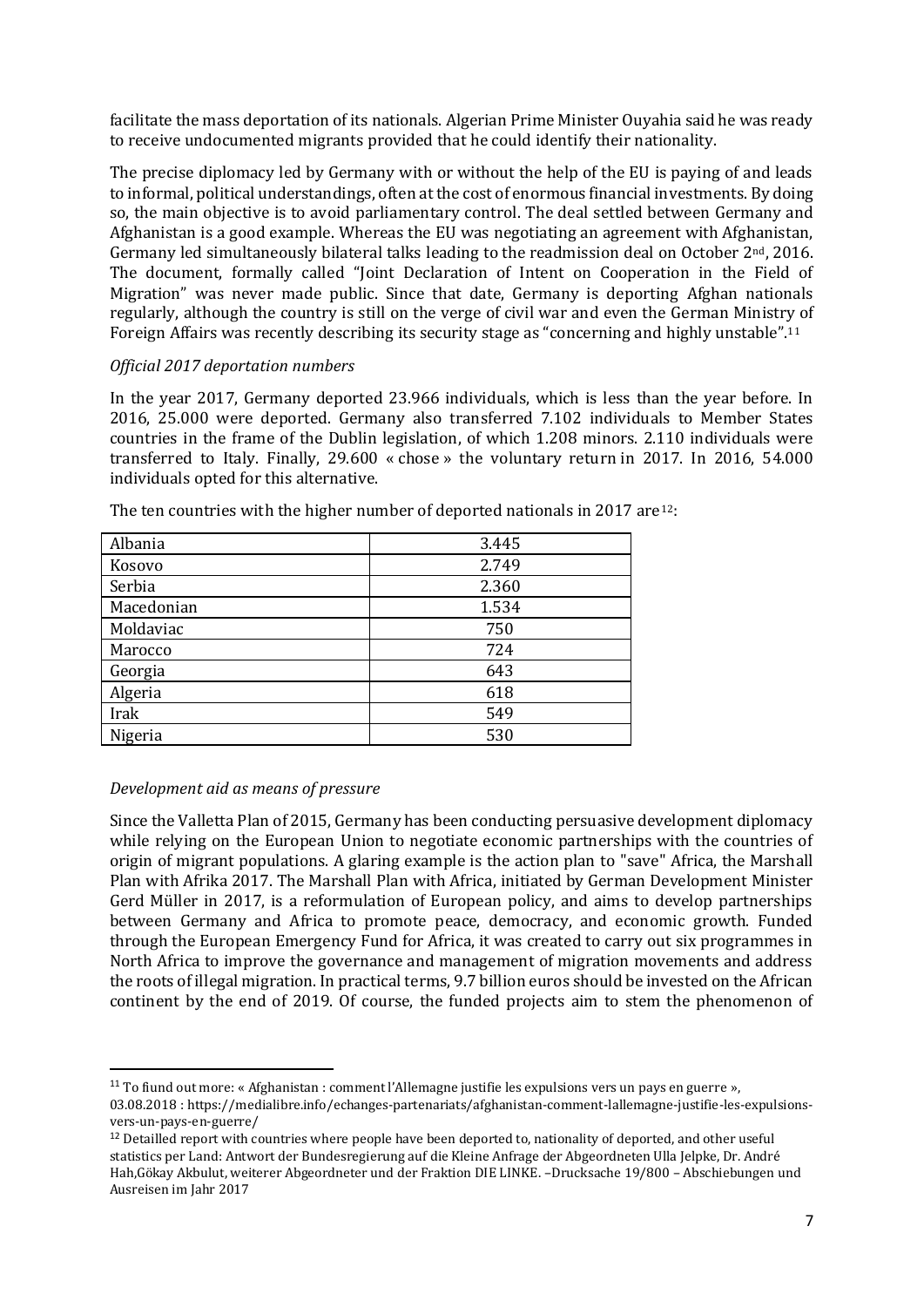migration in the country of origin by supporting local economic activity. In return, the country must control migration.

In addition, Germany is making massive investments in security under the umbrella of development aid. In 2016, several millions of euros were made available by the German Minister of Defense and Minister of Foreign Affairs to help some African countries improve their surveillance systems. Tunisia has received  $\epsilon$ 20 million to install surveillance equipment along its borders with Libya, as well as to train its border police. In 2017, the partnership goes further, with an additional  $\epsilon$ 40 million and German officers sent to assist with training. Since 2012, the GIZ, the German Federal Agency for Development, has created police reform programmes in Mauritania, Niger, Chad and Nigeria, sponsored by the Ministry of Foreign Affairs. These projects benefit from a funding of €26 million. Huge sums have also been invested in the fight against traffic of human beings and smugglers. In 2016, eighteen countries received a total of 1.8 million for projects financed in this way. The GIZ has also launched an initiative, "Better Migration Management", whose objective is to support East Africa in better managing migration movements. This project has received 40 million from the European Union, and 6 million from Germany, and benefits Djibouti, Kenya and Somalia, but also Ethiopia, Sudan and Eritrea.<sup>13</sup>

## **VI. Civil Uprise**

l

In Germany there is a very lively and active alternative left-wing scene, especially as small groups and far-right parties are becoming more and more present in the public space and in political debates. Berlin has a rich support network for migrants, organised for many years to provide legal advice, medical consultation, or other types of assistance. In addition, self-organized groups have been created and maintained by the exiles themselves to provide mutual assistance and support, such as CoRaSol (against racism solidarity), a group of people mainly from Cameroon, and Women in Exile, a group of refugee women.

In response to the increase in violent racist acts and prevailing xenophobia, the initiative We'll come united was launched in early 2017 to bring together all anti-racist groups. We'll come united has succeeded in creating a grand coalition by bringing together refugee support associations, self-organized refugee groups, sea rescue associations, anti-fascist groups, solidarity cities, but also academic networks working on migration. In total, more than 400 organisations have signed their call, and today form an active network throughout Germany. The second edition of the network's major anti-racism parade, which took place on 29 September 2018 in Hamburg, brought together 30,000 people.

This summer, as Italy closed its harbours to rescue boats at sea, the Seebrücke movement was born in Germany, calling for bridges to be built to safe places rather than continuing with the policy of exclusion pursued by Interior Minister Seehofer. This movement, born of indignation and spontaneous action by isolated individuals, succeeded in a few months in mobilizing massively in several large German cities by providing logistical support to citizens wishing to organize local actions themselves. In Berlin, the first Seebrücke event on July 7th, 2018 brought together 12,000 people. Since then, events have multiplied, and the initiative is trying to internationalize the movement.

Finally, to fight against the European logic of confinement and externalisation of detention centres beyond the borders of the EU, the organisation Pro-Asyl launched the "Nicht meine Lager"

<sup>13</sup> Migration Control : page « Germany », Christian Jakob : https://migration-control.taz.de/#en/countries/germany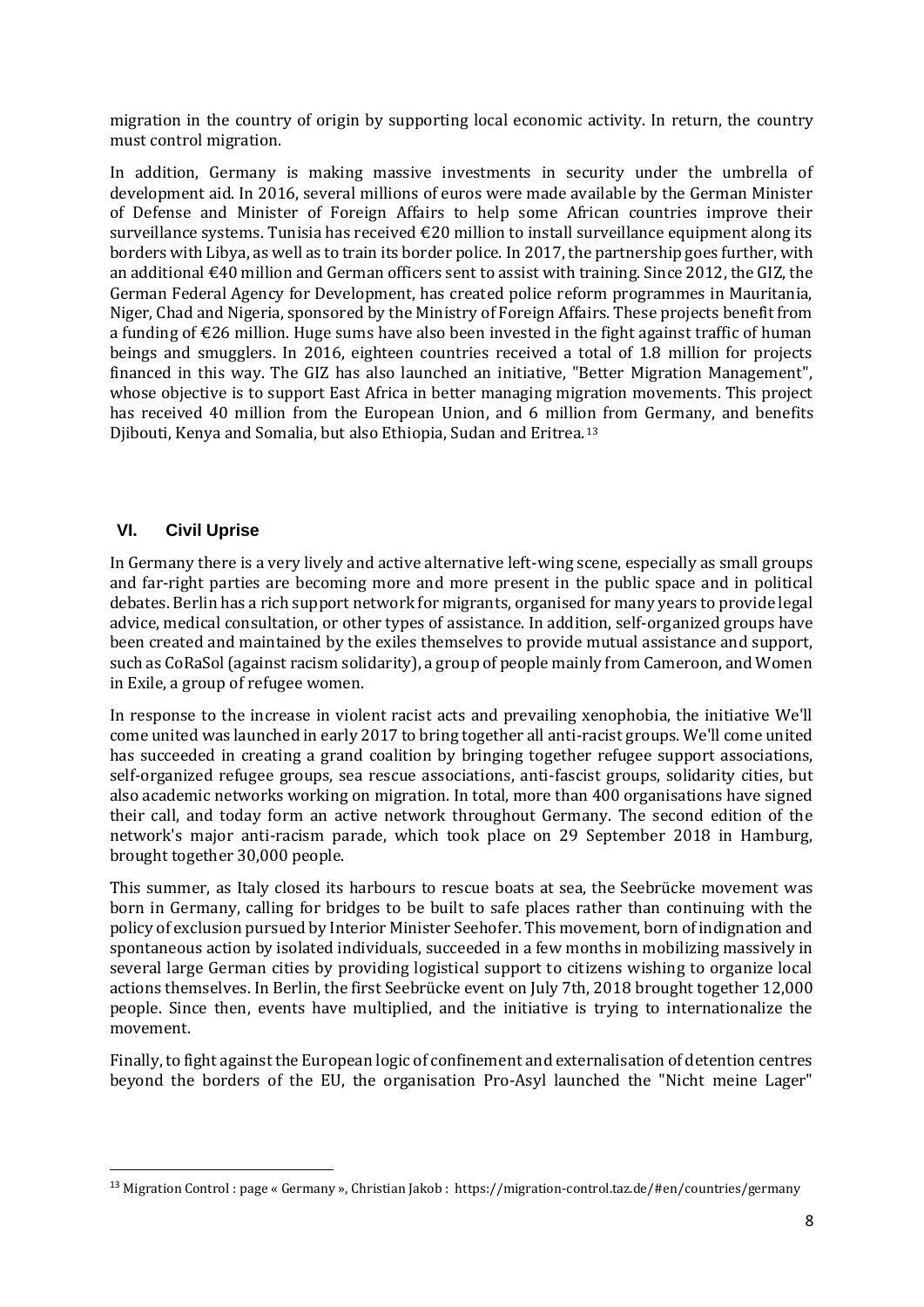campaign in September 2018, Not my camps. On their website<sup>14</sup> is a documentation with news about closed centres, communication material and a petition.

*October of 2018*

l

<sup>14</sup> https://www.nichtmeinelager.de/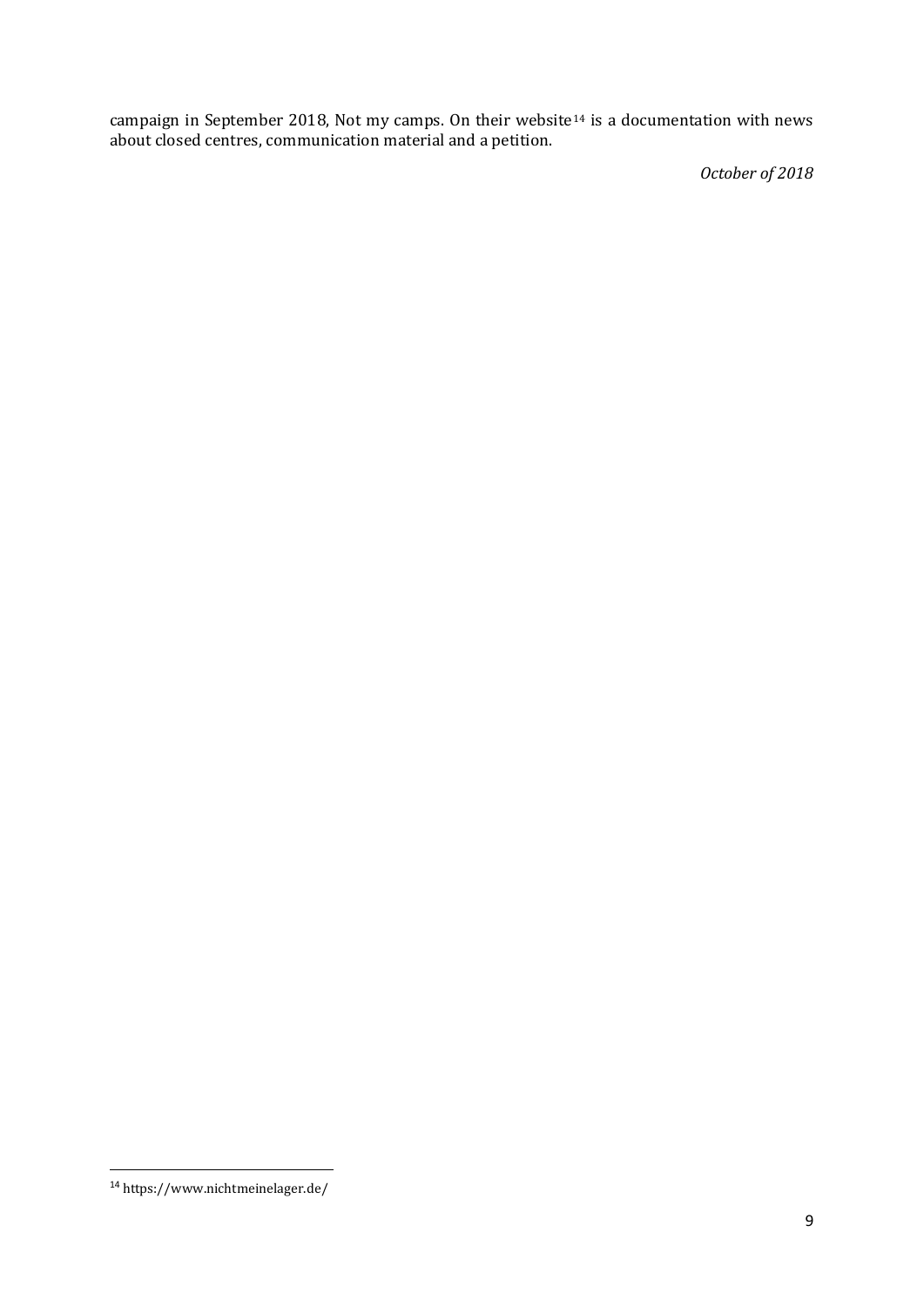# 1. Appendix : Typologie of centres

| Centre type                                                          | For whom?                                                                 | What kind of administration<br>is there to find?                                                                                                                           | How much time?                                                                                                                                                                                                                                                                            | What rights?                                                                                                                                                    | Who finances?                               | Freedom of movement?                                                                                                                                                                                                                                                                                                                        |
|----------------------------------------------------------------------|---------------------------------------------------------------------------|----------------------------------------------------------------------------------------------------------------------------------------------------------------------------|-------------------------------------------------------------------------------------------------------------------------------------------------------------------------------------------------------------------------------------------------------------------------------------------|-----------------------------------------------------------------------------------------------------------------------------------------------------------------|---------------------------------------------|---------------------------------------------------------------------------------------------------------------------------------------------------------------------------------------------------------------------------------------------------------------------------------------------------------------------------------------------|
| First reception centre<br>(Erstaufnahmeeinrichtung<br>or LEA or ZEA) | Newcomers.                                                                | the Central Administration<br>for Foreigners (ZABH), the<br><b>Federal Office for Migration</b><br>and Refugees (BAMPF), the<br><b>National Employment</b><br>Agency (BAA) | Theoretically, 1 up to 6<br>months, the time to file an<br>asylum application and<br>receive an answer.<br>In practice: Dublin cases and<br>people with low prospects of<br>remaining can stay there<br>until the end of their last<br>resort, or move back and<br>forth between centres. | Food, shelter,<br>heating, clothing,<br>household and<br>hygiene items.<br>Medical care<br>Pocket money or<br>non-monetary<br>benefit according<br>to the state | The Land                                    | Residenzpflicht: May<br>not leave the Land for<br>more than three days, or<br>a defined area around<br>the centre.<br>Curfew (depending on<br>the centre)<br>This Residenzpflicht is<br>only valid for 3 to 6<br>months. For people from<br>"safe" countries of<br>origin, the restriction is<br>valid until the end of<br>their procedure. |
| City centre<br>(Gemeinschaftsunterkunft,<br>or Wohnheim)             | Everyone,<br>except<br>individuals<br>from safe<br>countries of<br>origin |                                                                                                                                                                            | Without limitation.                                                                                                                                                                                                                                                                       | Idem.<br>Right to work.                                                                                                                                         | The municipality                            | Yes.                                                                                                                                                                                                                                                                                                                                        |
| Departure centre<br>(Ausreisezentrum)                                | Individuals<br>threatened<br>with<br>deportation                          | Support to prepare<br>deportation.                                                                                                                                         | Time to obtain identity<br>documents and to organize<br>the departure.                                                                                                                                                                                                                    | Idem.<br>Work is not<br>allowed.                                                                                                                                | Land. Does not<br>exist in every<br>Lander. | Residenzpflicht                                                                                                                                                                                                                                                                                                                             |
| Detention center before<br>deportation<br>(Abschiebehaft)            | <b>Individuals</b><br>threatened<br>with<br>deportation                   | Police                                                                                                                                                                     | Vorbereitungshaft: people<br>waiting for their<br>deportation. No more than<br>six weeks.                                                                                                                                                                                                 | 80 cent per hour<br>work in the<br>centre. Visits.<br>Pocket money.                                                                                             | The Land.                                   | No. The door of the cell<br>is locked during the<br>night.                                                                                                                                                                                                                                                                                  |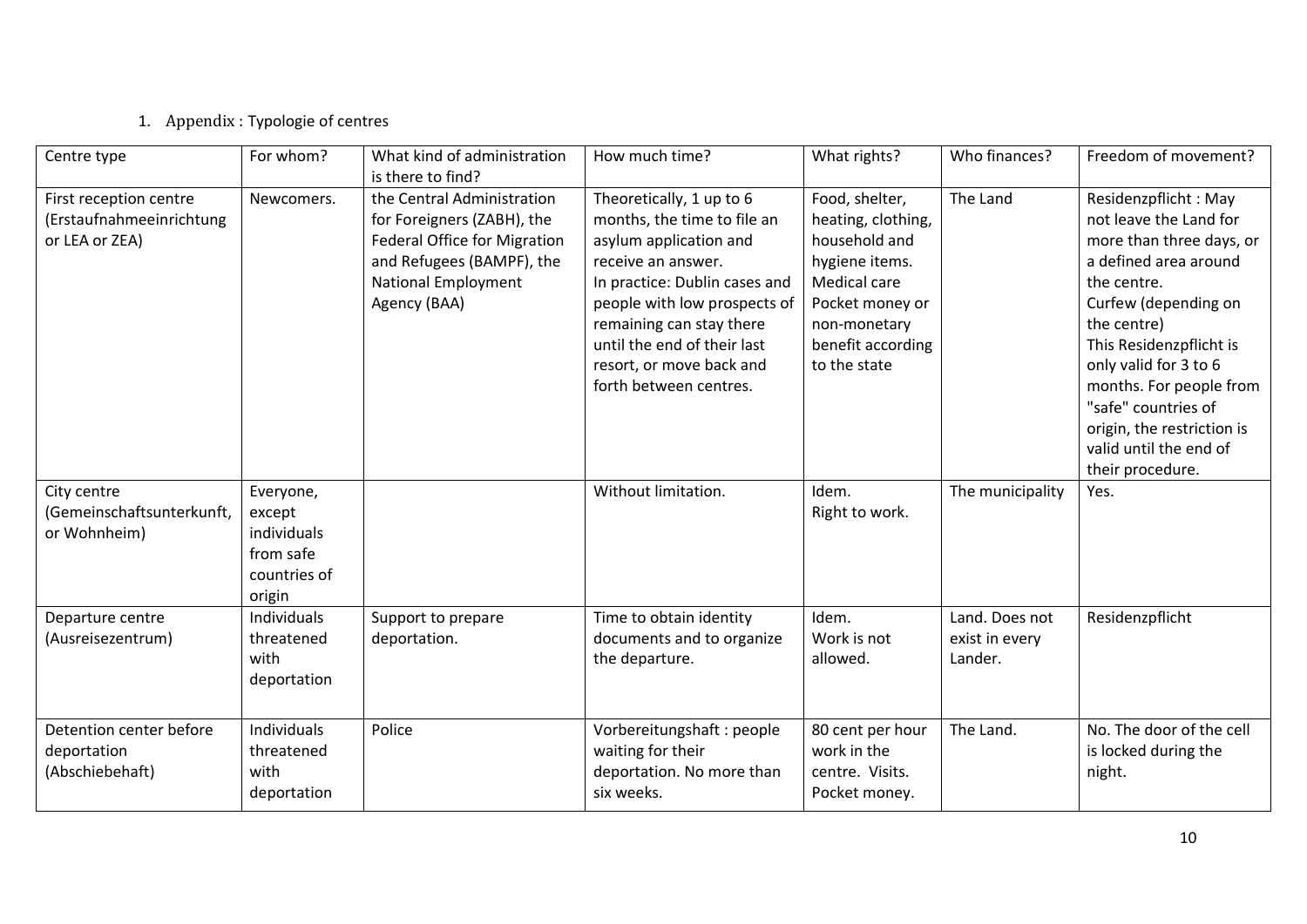|  | Sicherungshaft: individuals<br>with announced expulsion. |  |  |
|--|----------------------------------------------------------|--|--|
|  | On average three months.                                 |  |  |
|  |                                                          |  |  |

Sources : Mediendienst, 2018 [: https://mediendienst-integration.de/migration/flucht-asyl/migrationflucht-asylversorgung.html](https://mediendienst-integration.de/migration/flucht-asyl/migrationflucht-asylversorgung.html)

FAZ, "Gesetz und Wirklichkeit liegen weit auseinander", 10.01.2017: [http://www.faz.net/aktuell/politik/inland/gesetz-und-wirklichkeit-liegen-bei-abschiebehaft-weit-auseinander-14613544](http://www.faz.net/aktuell/politik/inland/gesetz-und-wirklichkeit-liegen-bei-abschiebehaft-weit-auseinander-14613544-p3.html) [p3.html](http://www.faz.net/aktuell/politik/inland/gesetz-und-wirklichkeit-liegen-bei-abschiebehaft-weit-auseinander-14613544-p3.html)

ProAsyl report on Abschiebungshaft, 2013 : https://www.proasyl.de/wp-content/uploads/2015/12/PRO\_ASYL\_Bericht\_Abschiebungshaft\_Juli\_2013-1.pdf

#### 2. Appendix 2: Reception centres: the Brandenburg example

*The Eisenhüttenstadt first reception centre :* 



The centre is surrounded by fences, and the site is monitored by a private company. To enter the area, you must go through a checkpoint and leave your identity card. Without an invitation from a resident of the centre, it is impossible to enter. Visiting hours are from 8am to 8pm every day. Each resident has a badge. Residents can come and go under the obligation of badging every time. However, they are not allowed to leave Brandenburg. The centre can accommodate up to 3500 people. But it is two thirds empty since the beginning of 2018 according to the inhabitants.



In the main building are shared rooms for single persons. In a 15 to 20 m2 room, 3 to 4 people sleep, with a bed and a lockable individual cupboard. For about ten rooms, there are shared toilets and showers. There are also two buildings for families with children, who share one or two rooms.

The "Dublin cases" are reportedly quickly transferred to Doberlug-Kirchhain, a village two hours from Eisenhüttenstadt. Last step before being sent back to the country that has to deal with their case, according to European legislation. Previously, the people to be deported were locked in a detention centre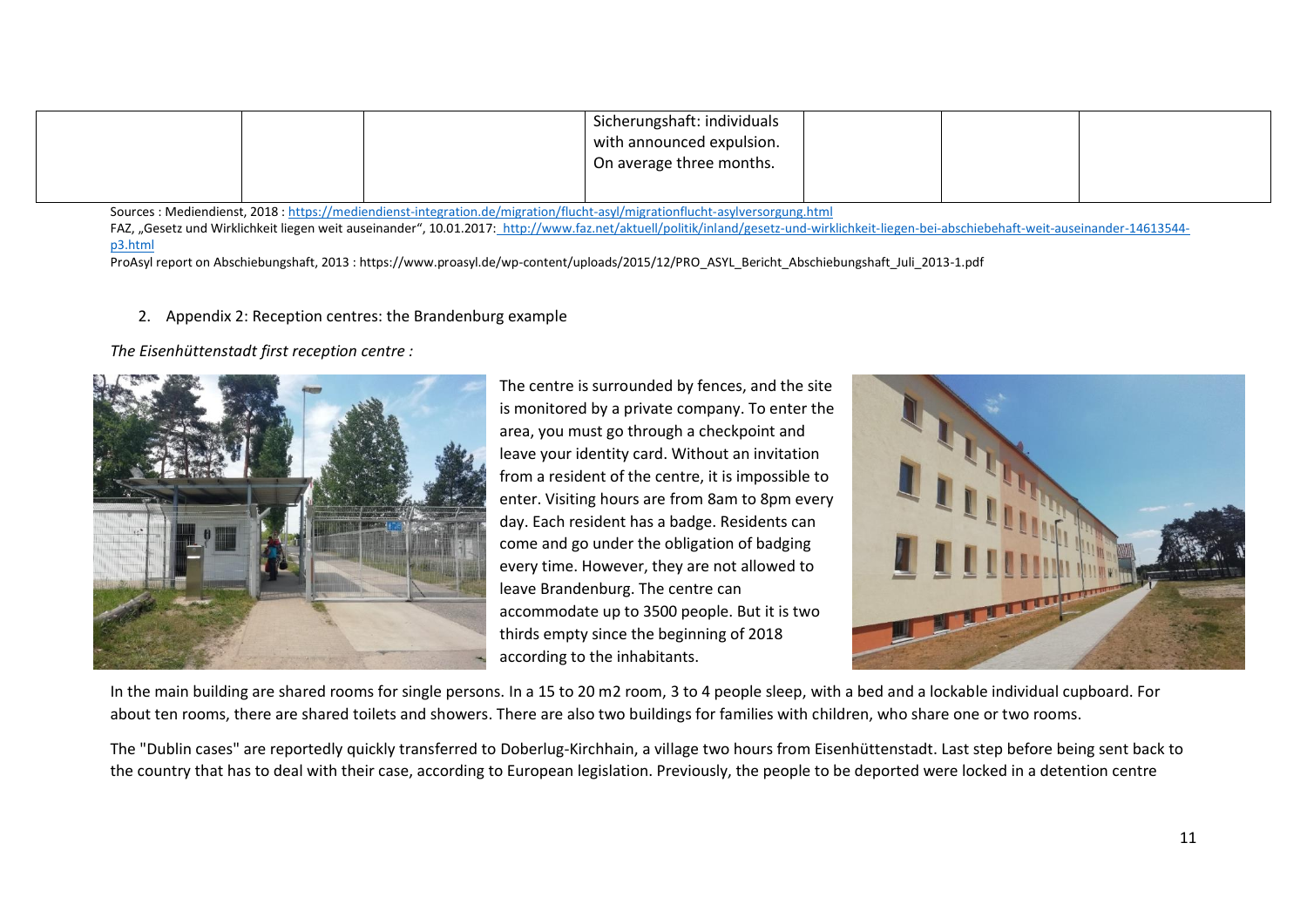surrounded by barbed wire on the same site. But the centre closed in March 2017, after a hunger strike by its residents. It should reopen after construction work.

#### *The city-centres of the city of Brandenburg:*

There are three centres on the outskirts of Brandenburg, located one hour by regional train from central Berlin. To reach the centres, you have to take the bus for half an hour. There is a centre for single men, a centre for single women and families with children, and a larger centre with several buildings, with single men and women, and families. The three are managed by the Red Cross. People living there have either already received their protection status, are awaiting an appeal decision or cannot be deported (Duldung). They have sometimes lived there for 2 years, are undergoing training or working but have not been able to find independent housing.

You must show your identity card and be invited by a resident of the centre to enter, but the centres are not surrounded by barbed wire and the inhabitants must not use their badges. Single rooms accommodate an average of 2 to 3 people and are relatively large (15 to 20 m2). At their disposal: beds, lockable lockers and a small refrigerator. But generally the inhabitants also furnish the rooms: a sofa, a television, carpets... They can sometimes stay several years in the centre.



*The three centres.*